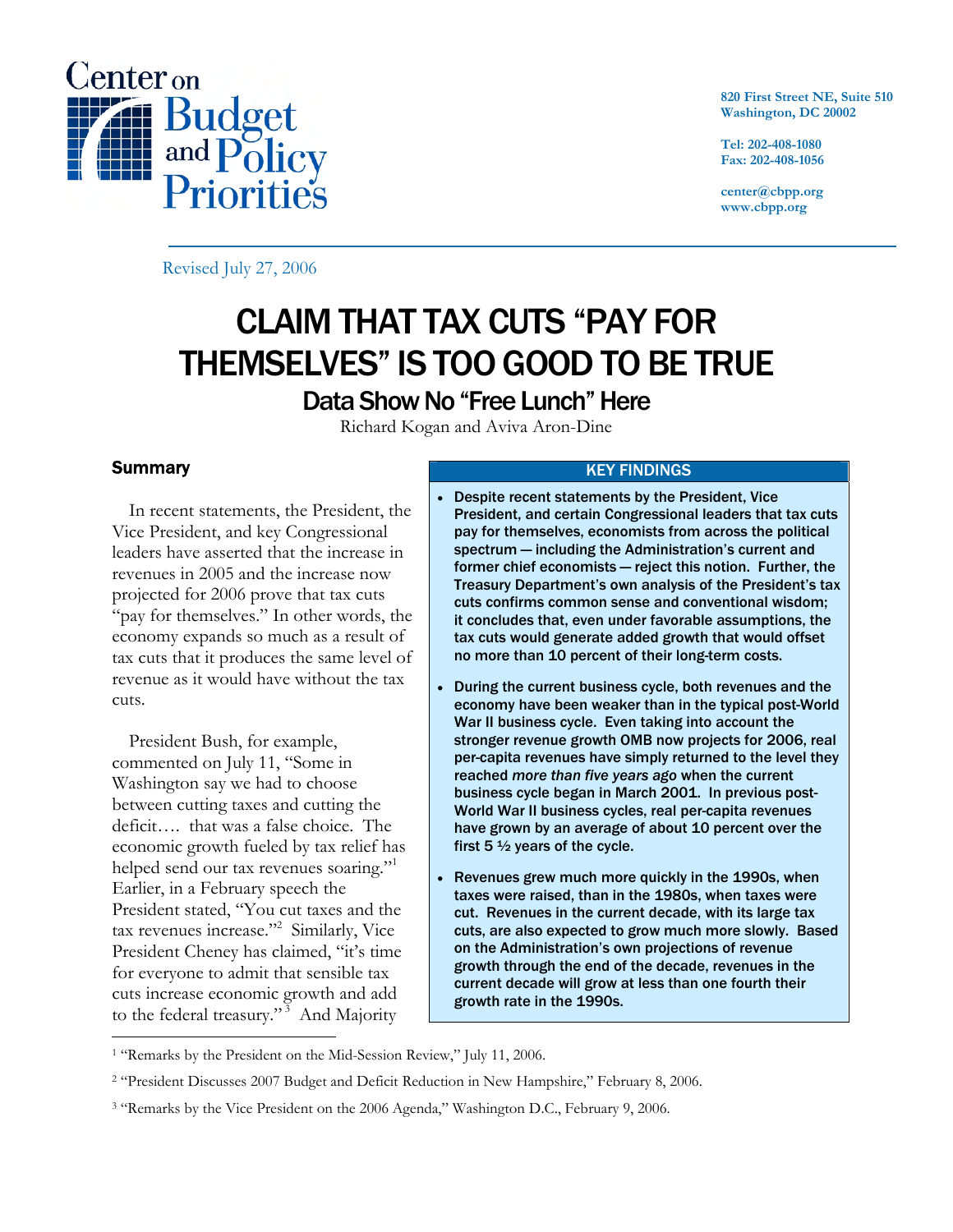Leader Frist has written that recent experience demonstrates, "when done right, [tax cuts] actually result in more money for government."<sup>4</sup>

 In fact, however, the evidence tells a very different story: the tax cuts have not paid for themselves, and economic growth and revenue growth over the course of the recovery have not been particularly strong.

- Even taking into account the stronger revenue growth now projected for fiscal year 2006, real per-capita revenues have simply returned to the level they reached *more than five years ago*, when the current business cycle began in March 2001. (March 2001 was the peak and thus the end of the previous business cycle, and hence also the start of the current business cycle.) In contrast, in previous post-World War II business cycles, real per-capita revenues have grown an average of about 10 percent over the five and a half years following the previous business-cycle peak.<sup>5</sup> By this stage in the 1990s business cycle, real per-capita revenues had increased by 11 percent.
- Overall, this economic recovery has been slightly *weaker* than the average post-World War II recovery. In particular, GDP growth and investment growth have been below the historical average, despite recent tax cuts specifically targeted at increasing investment.

Those who claim that tax cuts pay for themselves might argue that stronger revenue growth in 2005 and 2006 represents the beginning of a new trend, and that the tax cuts could pay for themselves over the longer term. Neither the historical record nor current revenue projections support this argument.

- In 1981, Congress approved very large supply-side tax cuts, dramatically lowering marginal
	- income-tax rates. In 1990 and 1993, by contrast, Congress raised marginal income-tax rates on the well off. Despite the very different tax policies followed during these two decades, there was virtually no difference in real per-person economic growth in the 1980s and 1990s. Real per-person *revenues*, however, grew about twice as quickly in the 1990s, when taxes were increased, as in the 1980s, when taxes were cut. (See Figure 1.)
- Even the Administration does not project that revenues will continue to grow at their recent rates or that the tax cuts will pay for themselves. Under the revenue assumptions in the



<sup>4</sup> Bill Frist, "Tax Cuts Make Money," *USA Today*, February 21, 2006.

 $\overline{a}$ 

<sup>5</sup> We consider here the revenue growth that the Administration projects through the end of fiscal year 2006. The fiscal year will end on September 30, 2006, which will be 5 ½ years after the business cycle began in March 2001. Hence, the equivalent periond of earlier business cycles is the first 5 ½ years of those cycles.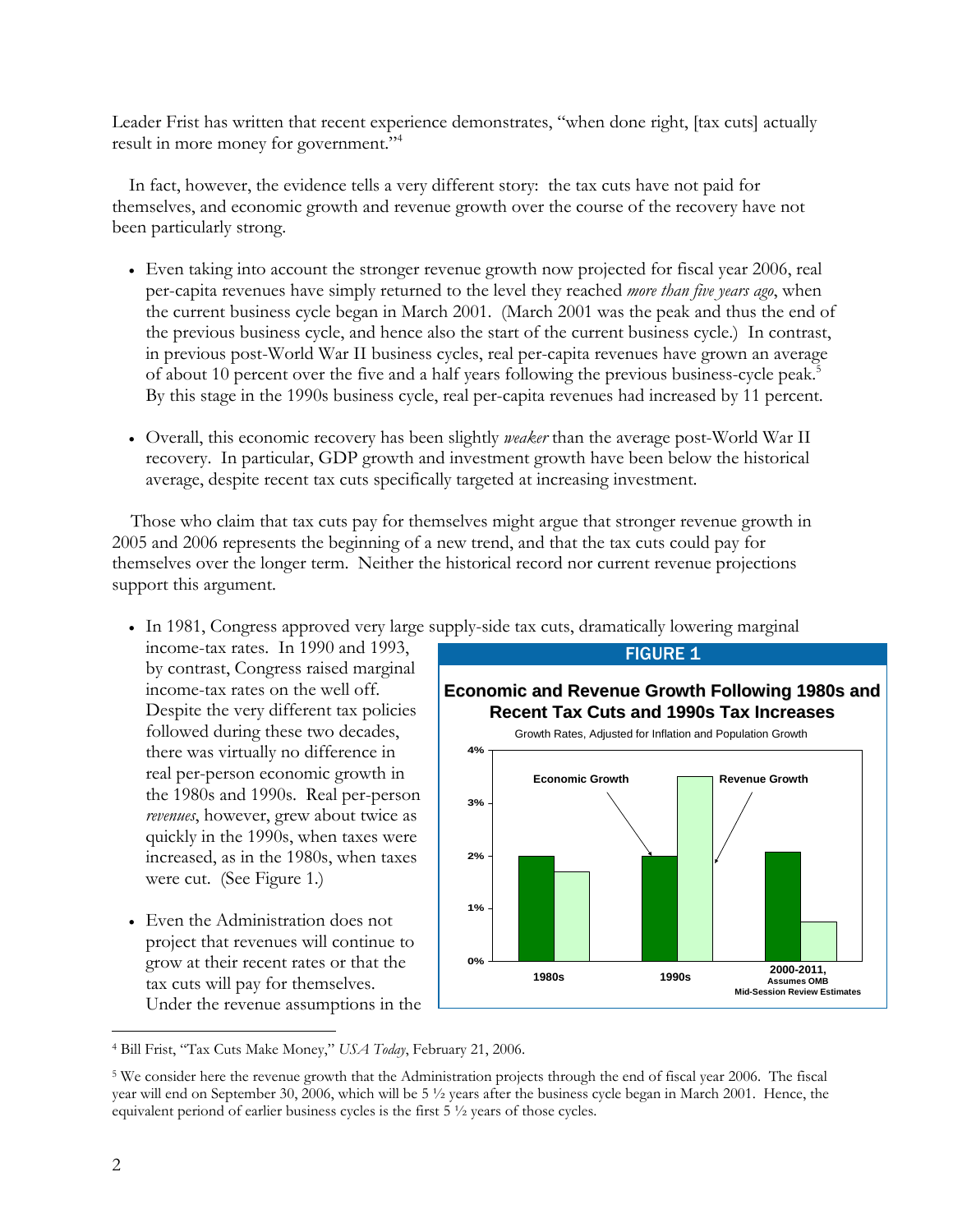Office of Management and Budget's Mid-Session Review, real per-person revenues will grow at an annual average rate of just 0.8 percent between 2000 and 2011, only about half the growth rate during the 1980s and less than one-fourth the growth rate during the 1990s

• Studies by the Congressional Budget Office, the Joint Committee on Taxation, and the Administration itself show that tax cuts do not come anywhere close to paying for themselves over the long term. CBO and Joint Tax Committee studies find that, if financed by government borrowing, tax cuts are more likely to harm than to help the economy over the long run, and consequently would cost more than conventional estimates indicate, rather than less. Moreover, in its recent "dynamic analysis" of the impact of making the President's tax cuts permanent, the Treasury Department reported that even under favorable assumptions, extending the tax cuts would have only a small effect on economic output. That small positive economic impact would offset no more than 10 percent of the tax cuts' cost. (See box on page four.)

In addition, economists from across the political spectrum — including economists who have held top positions in the current Administration — reject the argument that tax cuts pay for themselves (see the discussion of this issue on page five). In tax policy, as in other aspects of policymaking, there is no "free lunch."

#### Have the Tax Cuts Increased Revenues?

 $\overline{a}$ 

 After adjusting for inflation and population growth, this year and last year's strong growth in revenues have barely made up for the deep revenue losses in 2001, 2002, and 2003. Measured since the current business cycle began in March 2001, total per-capita revenue growth, adjusted for inflation, has been *near zero*. Based on OMB's latest revenue estimates, real per-capita revenues in 2006 will be only 0.2 percent above the level they attained more than five years ago at the start of the business cycle. In other words, the current revenue "surge" is merely restoring revenues to where they were half a decade ago.

By contrast, five and a half years after the peak of previous post-World War II business cycles, real per-capita revenues had increased by an average of 10 percent. And at this point in the 1990s business cycle, real per-capita revenues were 11 percent higher than their level at the end of the previous business cycle.<sup>6</sup>

Furthermore, the performance of the economy during the current business cycle has been slightly weaker overall than the economy's average performance over the comparable period of other business cycles since the end of World War II. Investment growth during the current business cycle has been below the historical average, even though some of the Bush administration's tax cuts have been specifically targeted at investment. Employment and wage and salary growth have been especially weak during the current business cycle.<sup>7</sup> If tax cuts are crucial to economic growth, then the current business cycle — with its large tax cuts — should strongly outperform previous business

<sup>6</sup> Aviva Aron-Dine, Joel Friedman, Richard Kogan, and Isaac Shapiro, "The Recent Upturn in Revenues and OMB's Mid-Session Review," Center on Budget and Policy Priorities, revised July 11, 2006.

<sup>7</sup> For more detailed comparisons, see Isaac Shapiro, Richard Kogan, and Aviva Aron-Dine, "How Good Is the Current Economic Recovery?" Center on Budget and Policy Priorities, revised July 10, 2006.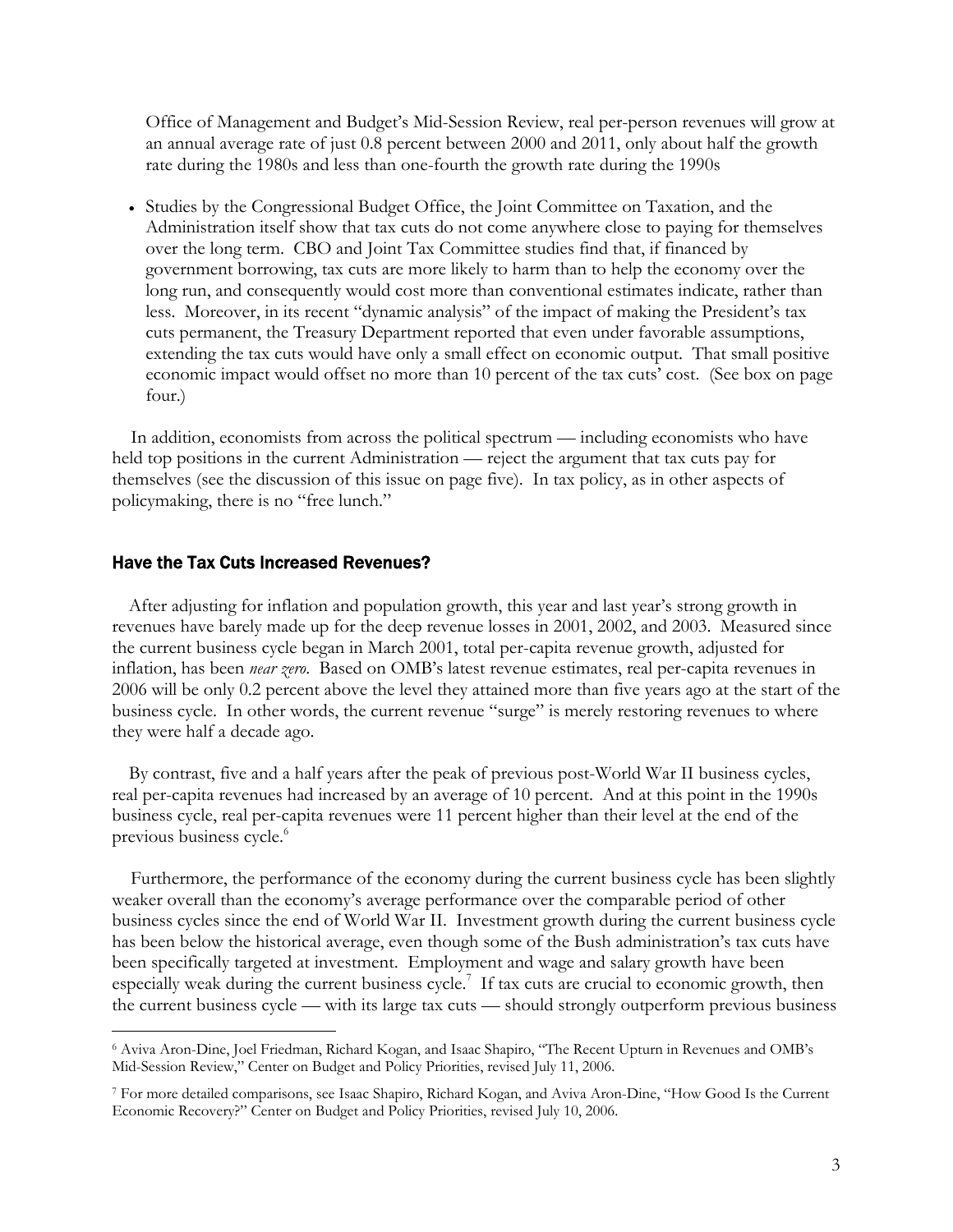#### Treasury Department Study Finds the Bush Tax Cuts Will Pay For Less Than 10 Percent of Their Cost

According to CBO's official cost estimate, the Administration's proposal to make the tax cuts enacted since 2001 permanent would cost 1.4 percent of GDP annually. (This does not include the AMT relief that the Administration proposes on an annual basis, which would bring the total cost to 2 percent of GDP.)

According to the Mid-Session Review, the tax cuts would have positive long-term economic effects that would raise national income by "as much as" 0.7 percent over the long term. With tax receipts projected to be about 18 percent of national income, this translates into an increase in revenues of as much as 0.13 percent of GDP.a In this scenario, which assumes that the tax cuts are financed by future cuts in government spending, the tax cuts would cost about 1.27 percent of GDP annually — or *more than 90 percent* of the conventional cost estimate. (Under Treasury's alternative financing scenario, the tax cuts would actually reduce national income over the long run.)

cycles. Instead, it has performed more poorly than average.

#### Could the Tax Cuts Pay for Themselves Over Time?

Proponents of the tax cuts might argue that the stronger revenue growth in 2005 represents the beginning of a trend and that the tax cuts will pay for themselves over time. This claim is contradicted by the historical record, as well as by the Administration's own projections.

## Tax Cuts Have Not Paid for Themselves in the Past

Senator Charles Grassley (R- IA) recently stated, "There is a mindset in both branches of government that if you reduce taxes you have a net loss, if you increase taxes you have a net gain, and history does not show that relationship."<sup>8</sup> A look at the past two decades, however, shows exactly that relationship.

In 1981, Congress substantially lowered marginal income-tax rates on the well off. In 1990 and 1993, by contrast, Congress raised marginal income-tax rates on the well off. When the 1981 tax cuts were being debated, some supporters contended the tax cuts would more than pay for themselves. Similarly, opponents of the 1990 and 1993 tax increases claimed they would damage the economy and cause tax receipts to grow more slowly in the 1990s than in the 1980s.

In fact, the economy grew at about the same rate in the 1990s as in the 1980s, while tax revenues grew about twice as fast in the 1990s as in the 1980s: 3.5 percent (after adjustment for inflation and the increase in the size of the population), compared to 1.7 percent in the 1980s.

 $\overline{a}$ 

<sup>8</sup> Wesley Elmore, "Snow Touts Dynamic Analysis before Ways and Means Committee," *Tax Notes*, February 16, 2006.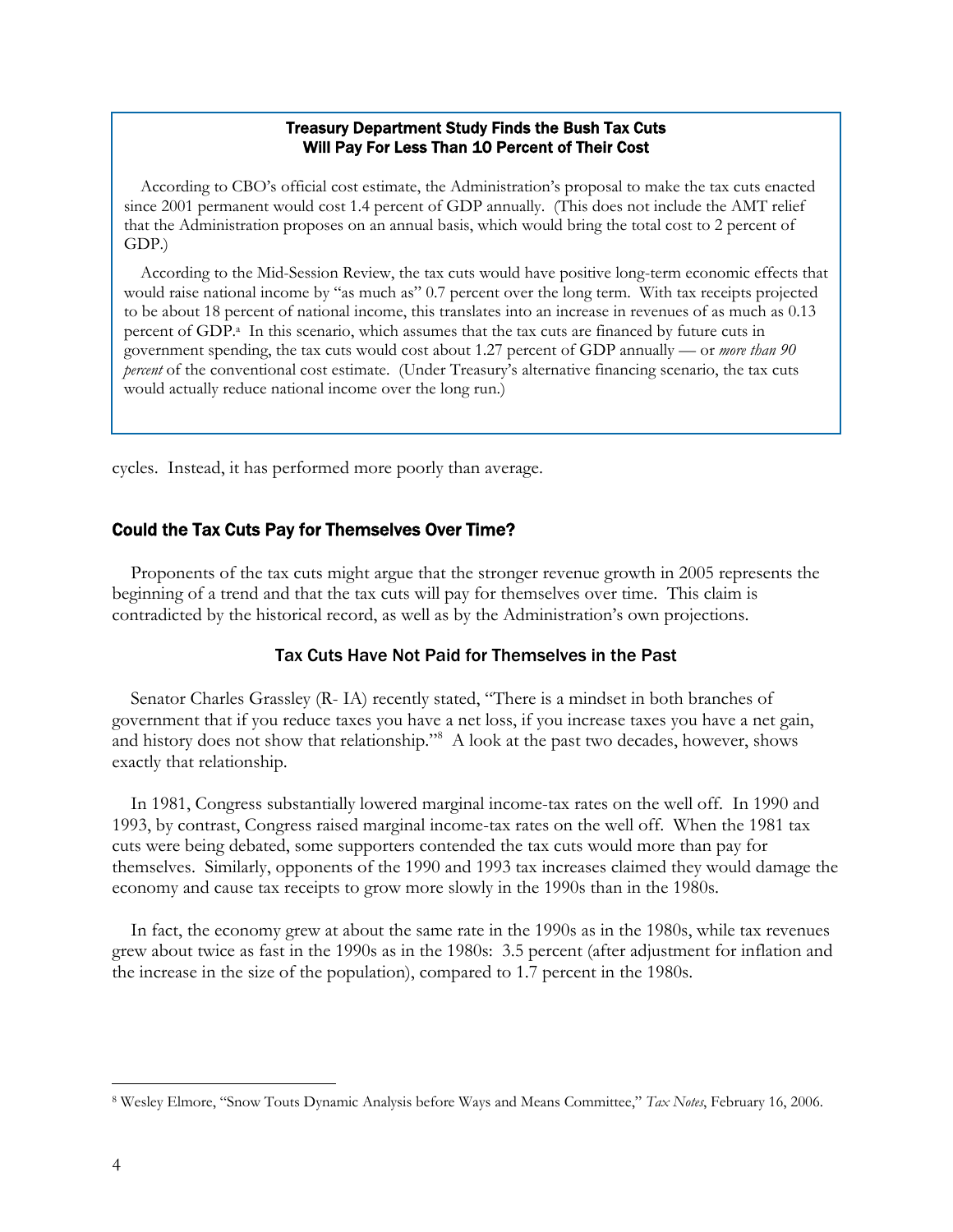# The Administration Itself Does Not Project that the Tax Cuts Will Pay for Themselves

The revenue estimates in OMB's Mid-Session Review show that even the Administration does not expect the tax cuts to produce revenue growth that would make up for their costs. Based on the Mid-Session Review projections for revenues in 2006-2011, real per-person revenues will grow at an annual average rate of 0.8 percent between 2000 and 2011,

| <b>Table 1: Economic and Revenue Growth Rates</b><br>in the 1980s and 1990s |                                            |                           |
|-----------------------------------------------------------------------------|--------------------------------------------|---------------------------|
|                                                                             | Average<br>Economic<br>Growth <sup>9</sup> | Average<br>Revenue Growth |
| $1980s^{10}$                                                                | $2.0\%$                                    | $1.7\%$                   |
| 1990s                                                                       | $2.0\%$                                    | $3.5\%$                   |
| 2000-2011,                                                                  | $2.1\%$                                    | $0.8\%$                   |
| (Based on OMB's Mid-                                                        |                                            |                           |
| Session Review Estimates)                                                   |                                            |                           |

only about half the growth rate during the 1980s and less than one-fourth the growth rate during the 1990s.

These results are especially striking given that the Administration's revenue estimates are highly inflated in one key respect — they assume that relief from the Alternative Minimum Tax (AMT) will *not* be extended beyond 2006, with the result that 30 million households will pay the AMT by 2010. Virtually all observers expect AMT relief to be continued. If the Administration's revenue estimates are adjusted by using CBO's estimates of the cost of continuing AMT relief, the estimates then show real per-capita revenue growth over the 2000-2011 period averaging only 0.5 percent per year.

In addition, the Treasury Department's own recent "dynamic analysis" of the effects of making the President's tax cuts permanent shows that the tax cuts would not come anywhere close to paying for themselves. In the Treasury study's more optimistic scenario, extending the tax cuts could eventually increase long-run economic output by a total of 0.7 percent of GDP, which is enough to pay for, at most, 10 percent of the tax cuts' cost. $^{11}$ 

## Economists Across the Political Spectrum Reject Claims that Tax Cuts Pay for Themselves

While serious economists are divided on the question of whether and under what circumstances tax cuts are good for the economy, there is no such debate on the question of whether tax cuts pay for themselves. Economists from across the political spectrum reject the latter assertion.

• In recent testimony before Congress's Joint Economic Committee, Edward Lazear, current chairman of President Bush's Council of Economic Advisors, stated, "I certainly would not

 $\overline{a}$ 

<sup>9</sup> Growth rates are adjusted for inflation and population growth.

<sup>10</sup> Growth rates are measured from business cycle peak to business cycle peak (fiscal years 1979 to 1990 and fiscal years 1990 to 2000). By measuring growth over complete business cycles, we avoid the distortions that could result from, for example, comparing an expansion to a recession.

<sup>11</sup> James Horney, "A Smoking Gun: Claim that Tax Cuts Pay for Themselves Refuted by Administration's Own Analysis," Center on Budget and Policy Priorities, revised July 27, 2006.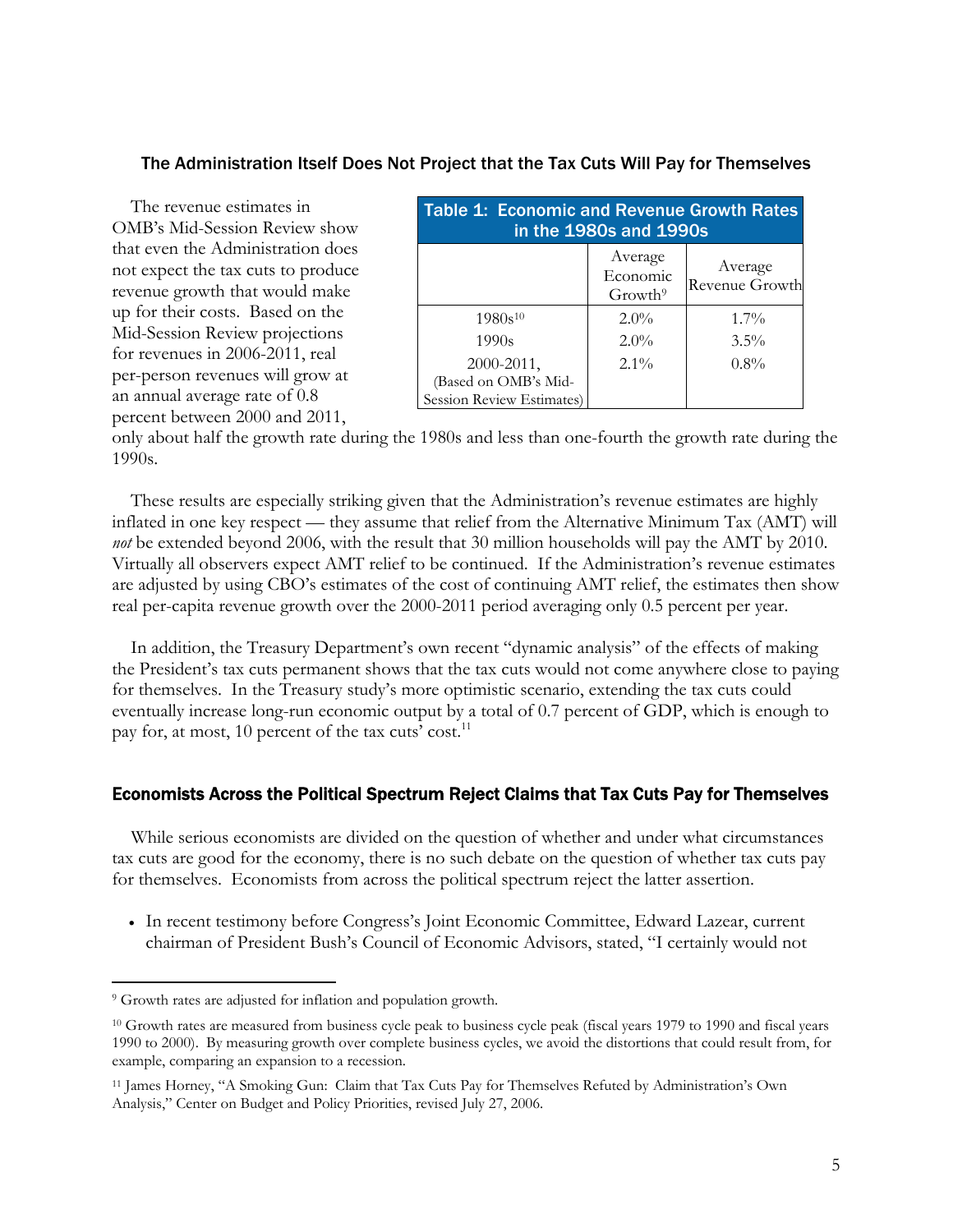# Are Capital Gains Tax Cuts Different?

 In its most recent *Budget and Economic Outlook* report issued in late January, 2006, CBO revised upward its estimates of capital-gains revenues over the 2003-2005 period. Some have cited this CBO reestimate as evidence that capital-gains tax cuts, if not other tax cuts, pay for themselves. More careful scrutiny shows, however, that this narrower claim is seriously flawed as well.

- CBO noted that it has raised its estimate of capital-gains revenues based on information showing higher-than-expected capital-gains realizations. Describing this reestimate as a "technical revision," CBO explained that capital-gains realizations have been above historical levels (relative to GDP and the capital-gains tax rate) over the past few years, but that it does not expect this trend to continue. The effect of the lower capital gains tax rates on CBO's reestimates of capital-gains realizations was minor.
- The higher capital-gains revenues could not have resulted from higher-than projected economic growth, because actual growth in 2004 and 2005 was slightly *lower* than CBO had projected in January 2004.
- The higher capital-gains realizations do reflect, in part, the rise in the stock market in 2003, which rebounded after three consecutive down years. Capital-gains realizations and revenues tend to go up and down with the market. But a recent study by three Federal Reserve economists demonstrates that the capital-gains and dividend tax cuts of 2003 were *not* the reason that the market went up that year.<sup>a</sup>

a Gene Amromin, Paul Harrison, and Steve Sharpe, "How Did the Dividend Tax Cut Affect Stock Prices?" Federal Reserve Board Discussion Paper, December 2005, http://www.federalreserve.gov/PUBS/FEDS/2005/200561/200561pap.pdf.

claim that tax cuts pay for themselves."12

- N. Gregory Mankiw, former chairman of President Bush's Council of Economic Advisors and a Harvard economics professor, wrote in his well-known 1998 textbook that there is "no credible evidence" that "tax revenues … rise in the face of lower tax rates." He went on to compare an economist who says that tax cuts can pay for themselves to a "snake oil salesman trying to sell a miracle cure."<sup>13</sup>
- Commenting on President Bush's claim that tax cuts pay for themselves, the *Economist* magazine recently wrote, "Even by the standards of political boosterism, this is extraordinary. No serious economist believes Mr. Bush's tax cuts will pay for themselves."<sup>14</sup>
- The President's own Council of Economic Advisors concluded in its *Economic Report of the President, 2003,* that, "although the economy grows in response to tax reductions (because of the higher consumption in the short run and improved incentives in the long run) it is unlikely to grow so much that lost revenue is completely recovered by the higher level of economic activity."15 The CEA chair at the time was conservative economist Glenn Hubbard.

 $\overline{a}$ 12 Edward Lazear, Testimony before the Joint Economic Committee, June 27, 2006. 13 N. Gregory Mankiw, *Principles of Economic*s*,* Dryden Press, Fort Worth, TX, 1998, pp. 29-30.

<sup>14</sup> *The Economist,* "Tripe Is Back on the Menu," January 14, 2006.

<sup>15</sup> Council of Economic Advisors, *Economic Report of the President,* February 2003, pp. 57-58.